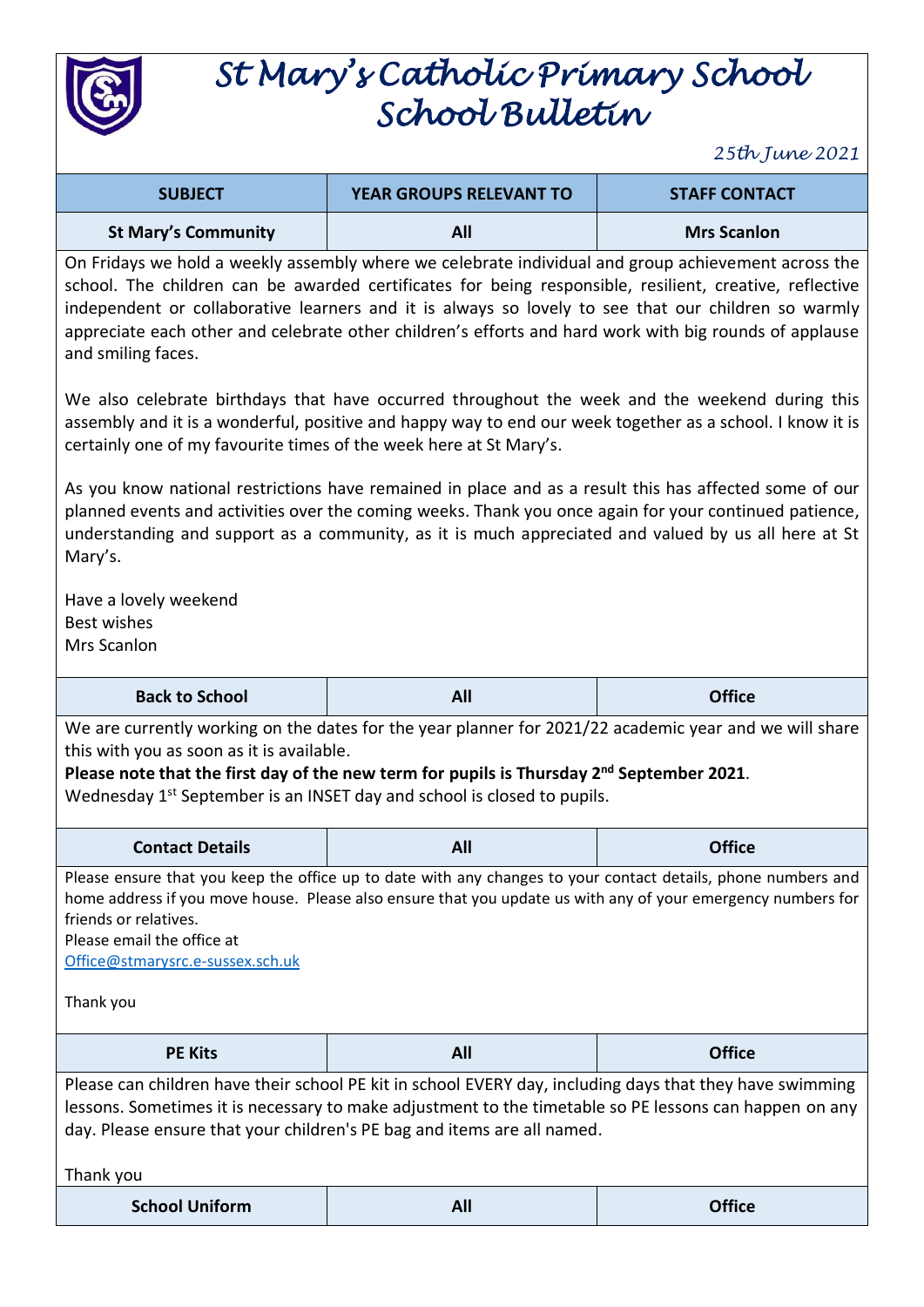Please find attached a leaflet from Brigade Schoolwear, our new school uniform supplier. They have advised that orders should be placed by  $1<sup>st</sup>$  August in order to receive delivery for the new school term.

Our previous school's outfitter was Phillips Mans Shop and they have some stock left that they are still selling online at reduced prices. Stock levels and sizes are limited but you can buy remaining stock items online at;

<https://schools.phillips-mans-shops.co.uk/shop/st-marys-catholic-school/>

Please note that from the start of the school year in September, we will be reinforcing our school's uniform policy, including school shoes. Uniform Policy attached for reference. We have allowed children to wear trainers whilst it was more difficult to buy shoes while some retailers were closed, but now that they are mostly open again, we do expect children to return to school in September in full uniform.

Please ensure that all items of uniform including coats, bags, etc. are **CLEARLY NAMED.**  We will try to reunite lost items if they are named but if they are not, they will be added to the lost property basket in the school entrance area for a short period of time and may then be sold or disposed of if not claimed.

| <b>Swimming lessons</b> | Years $2 - 6$ | <b>Office</b> |
|-------------------------|---------------|---------------|
|-------------------------|---------------|---------------|

A reminder that payment for this terms' swimming lessons can be made via Parentmail in the 'Shop' section. We are very fortunate to be able to run swimming lessons within school without the additional costs that could be involved if we had to transport the children elsewhere for lessons. The voluntary contribution requested is £10 per child which goes towards the costs of running the pool. Thank you for your support in keeping this provision available to our school.

| <b>Fundraising</b> | <u>гчи</u> | <b>FSM</b> |
|--------------------|------------|------------|
|--------------------|------------|------------|

Thank you to all those who donated funds to the Friends of St Mary's charity on the 'Do something different day' last Friday. A fantastic £180 was donated, thank you all.

Thank you to all those who supported the 'Bags to School' day this week. We had over 143 bags donated for recycling and we will let you know how much this has raised soon.

| Second hand uniform sales | All | <b>FSM</b> |
|---------------------------|-----|------------|
|---------------------------|-----|------------|

Thank you to all those who came to the second-hand uniform sales this week. We are reducing the number of drive sales being held in the future as it will be more efficient for parents to request items as and when they need them. You can request items via the Friends of St Mary's Facebook page by sending a message. Please state the items and the sizes of items that you required. We will then get the selection of items our from our stock and we will contact you to come to the office to select what you want to buy.

<https://www.facebook.com/FriendsofStMarysCrow/>

Jumpers and cardigans are £2.00 Polo shirts £1.50, All grey items £1.50 Summer dresses £1.50 Coats £3.00